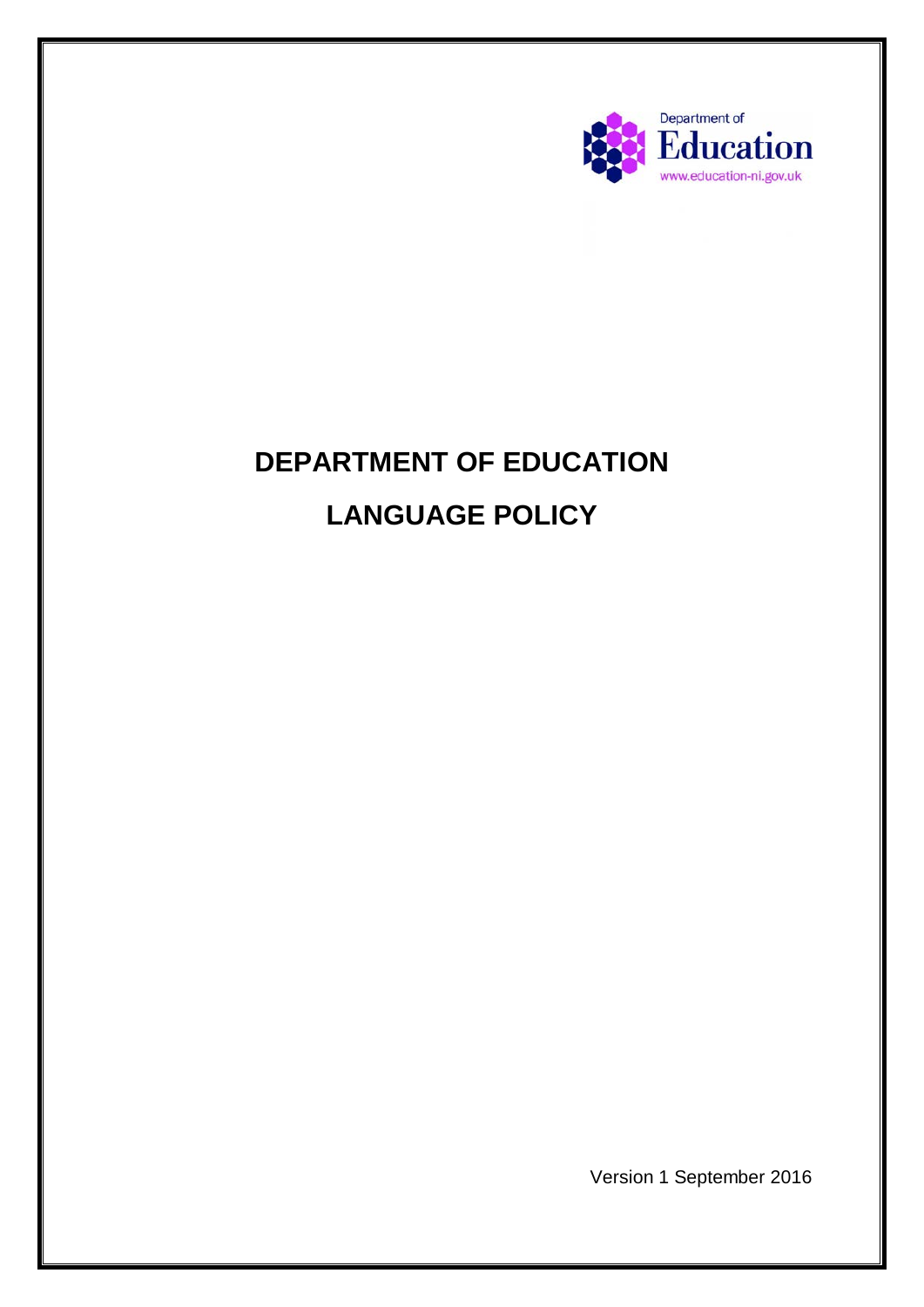# **CONTENTS**

| <b>Section</b> |                                    | Page    |
|----------------|------------------------------------|---------|
| 1              | Introduction                       | 1       |
| 2              | <b>Sources of Guidance</b>         | $1 - 2$ |
| 3              | What is Not Covered by this Policy | 2       |
| 4              | Correspondence                     | 2       |
| 5              | Names and Addresses                | 2       |
| 6              | <b>Telephone Calls</b>             | 3       |
| $\overline{7}$ | Publications                       | 3       |
| 8              | <b>Irish Medium Schools</b>        | 3       |
| 10             | <b>Contact Details</b>             | 4       |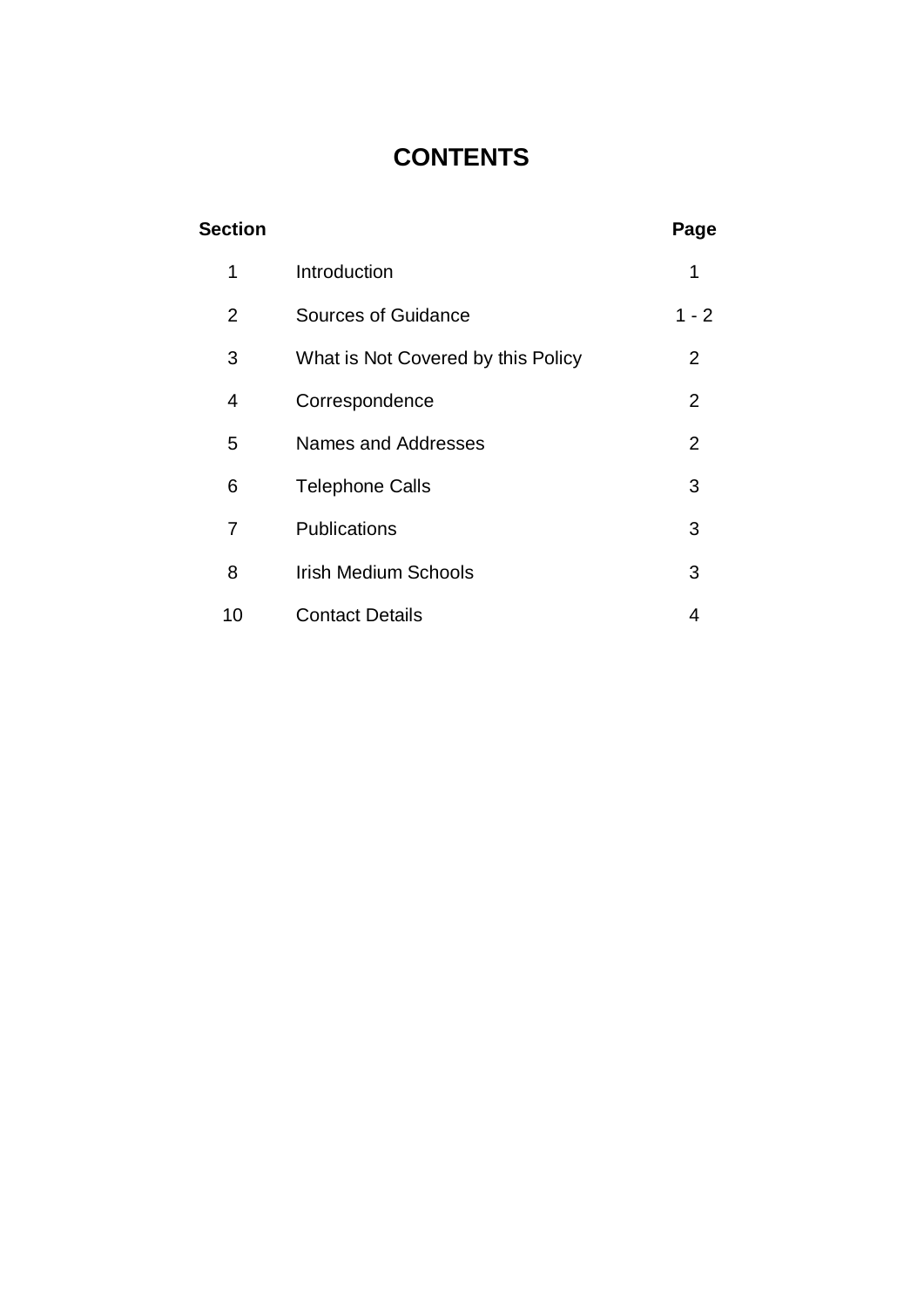#### **1. Introduction**

- 1.1 For the administration of its functions the principal language of the Department of Education (DE) is English.
- 1.2 We do however recognise our responsibilities under the European Charter for Regional or Minority Languages<sup>[1](#page-2-0)</sup>. The Charter is an international convention designed to protect and promote regional and minority languages; in Northern Ireland it applies to Irish and Ulster Scots.
- 1.3 The Charter came into force in 2001 and applies to all public bodies and their associated bodies. Part II of the Charter applies to Irish and Ulster Scots and it places an onus on DE to take account of the wishes of language speakers as we plan our activity. Part III of the Charter currently only applies to Irish in Northern Ireland and it contains specific undertakings for DE to support Irish, particularly in the area of education provision.
- 1.4 This policy sets out the administrative services which people can expect from us in Irish and Ulster Scots and informs those who wish to use these languages how they can communicate with us.
- 1.5 In addition, DE is committed to respecting the many other languages used today in our society by those from other countries who are now resident in Northern Ireland and this policy also highlights the steps we will take in relation to other languages.

## **2. Sources of Guidance**

2.1 The policy has been drafted in line with DE's Equality Scheme which outlines our commitment to ensuring that the information we disseminate and the services we provide are fully accessible to the public; this includes providing

<span id="page-2-0"></span><sup>1</sup> <http://www.coe.int/en/web/conventions/full-list/-/conventions/treaty/148>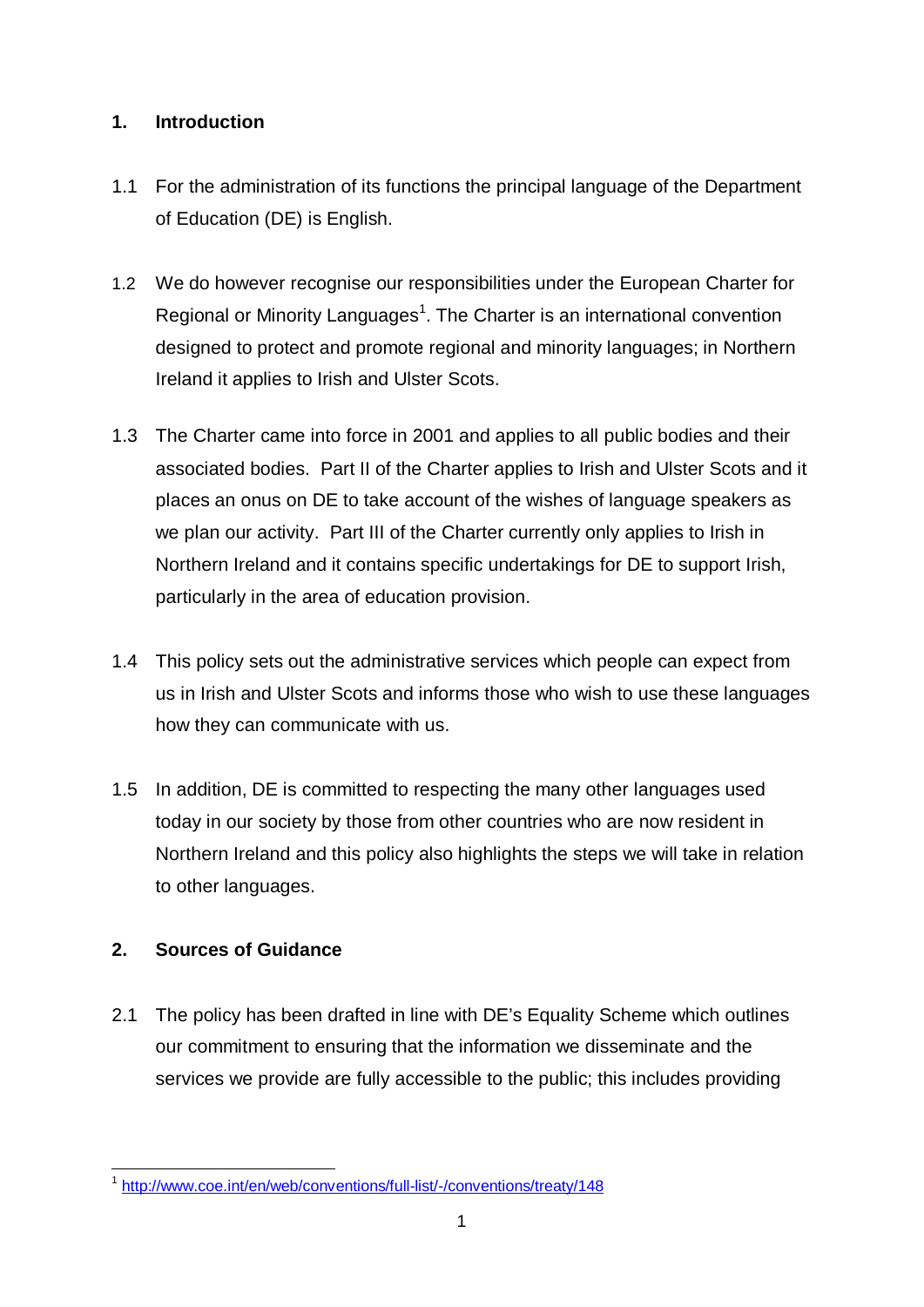information in alternative formats on request (such as Braille or minority languages $^2$  $^2$ ), where reasonably practicable to do so.

2.2 As noted above, it also takes into consideration the European Charter for Regional and Minority Languages.

### **3. What is Not Covered by this Policy**

3.1 This policy covers the arrangements for those seeking to interact with the Department in English; in Irish and Ulster Scots; and other languages. It does not cover language provision within the school curriculum. There are specific arrangements, additional to the scope of this policy, for the provision of Irish medium education – these are outlined at paragraph 8.

#### **4. Correspondence**

4.1 The Department will accept correspondence in Irish, Ulster Scots and other languages; we will however reply in English. We will issue an acknowledgement when an immediate reply is not possible.

#### **5. Names and Addresses**

- 5.1 We will respect the wishes of anyone who prefers to use the Irish or Ulster Scots version of their name in correspondence (or official business), provided that they are generally known by that name.
- 5.2 When a person uses a lawful Irish or Ulster Scots street name, we will use that form in replying.

<span id="page-3-0"></span> $2$  To meet the needs of those for whom English is not their first language.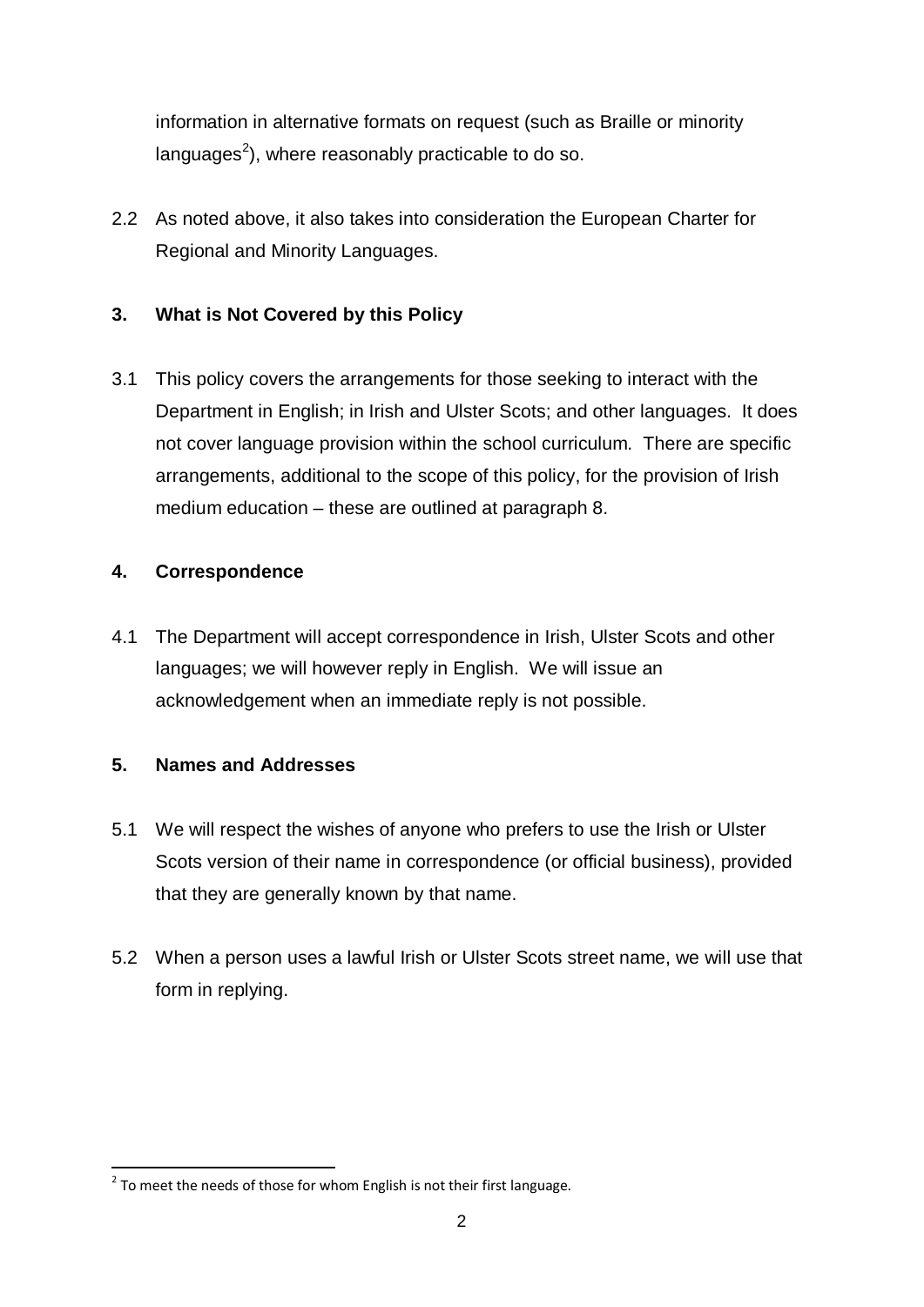#### **6. Telephone Calls**

- 6.1 If you telephone us and begin the conversation in Irish, Ulster Scots or another language, and the person you are speaking to is not able to respond in that language, they will offer the following options:
	- to continue the call in English;
	- to write to us in the other language; or
	- in the case of Irish or Ulster Scots, to transfer you to our voicemail where you can leave a message.

#### **7. Publications**

7.1 All materials will be produced in English (the exception to this is publications issued to Irish medium schools and units as detailed in paragraph 8 below).

#### **8. Irish Medium Schools**

- 8.1 There are currently 28 Irish-medium Primary schools in Northern Ireland and a further 7 Irish-medium units attached to English-medium host primary schools. There are 2 Irish-medium Post-primary schools and 4 Post-primary units.
- 8.2 The Department has a statutory duty to encourage and facilitate the development of Irish medium education. It also must meet the learning needs of pupils whose language of instruction is Irish. At our discretion we will therefore arrange, where practicable and financially viable, to provide information such as information leaflets to pupils and inspection reports in Irish.